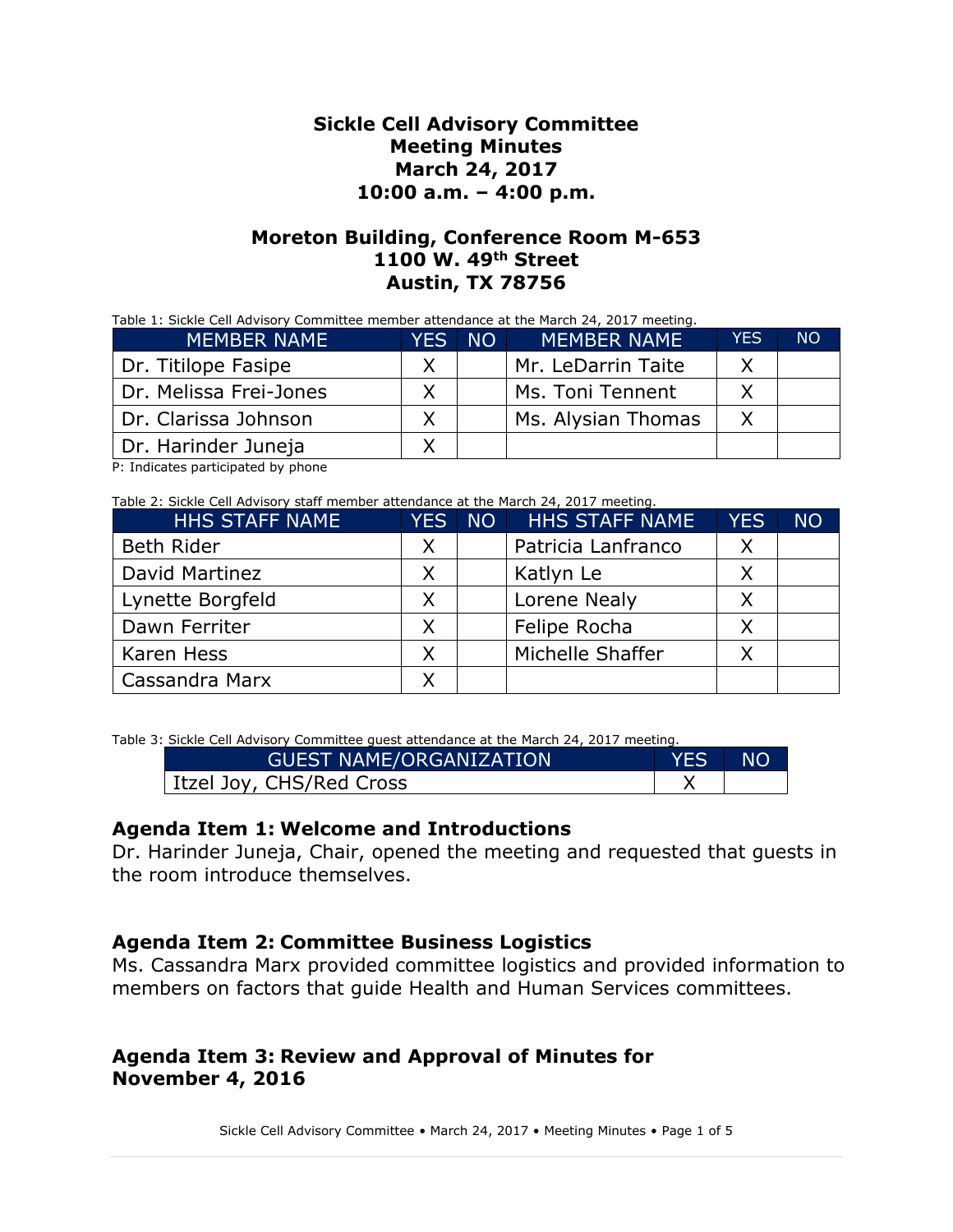Dr. Juneja called for any changes to the November 4, 2016 meeting minutes. Hearing none, he called for a motion to approve the minutes.

**MOTION:** Dr. Melissa Frei-Jones moved to approve the November 4, 2016 meeting minutes as written. Mr. LeDarrin Taite seconded the motion. The Committee members unanimously approved the minutes by voice vote, with no nays and no abstentions.

### **Agenda Item 4: DSHS Presentation on Other States' Activities for Public Outreach**

Mr. David Martinez, Newborn Screening Unit Manager, DSHS, referenced a PowerPoint handout entitled, *Sickle Cell Awareness, and* provided a presentation on what other states are doing to promote Sickle Cell awareness.

Ms. Patti Lanfranco, Texas Department of State Health Services (DSHS), conducted the research by sending out a request for information utilizing a nationwide listserv which has 161 members covering all 50 states. Three states responded to the request: Virginia, Alabama, and Iowa. That request is still open. Members discussed the results and discussed possible new ideas.

## **ACTION:**

- Staff will send out another request to ask what other state advisory committees are doing, and research any other states that have Sickle Cell committees.
- Staff will also ask if events conducted are done regionally, or in just one specific location.
- Staff will research legislation in other states regarding Sickle Cell Awareness.
- Staff will invite Mr. Dave Gruber to discuss Syndromic Surveillance.
- Staff will invite someone from the Title V Program to discuss information on transitional programs.

**Agenda Item 5: Breakout Sessions - Discussion and Strategies on Raising Public Awareness of Sickle Cell Disease and Sickle Cell Trait**  NOTE: Members discussed information as one group, therefore, a Summarization of Strategies from the Breakout Sessions was not needed.

Dr. Juneja requested that members discuss their ideas on raising public awareness at the state level for Sickle Cell Disease and Sickle Cell Trait. Highlights of the discussion were: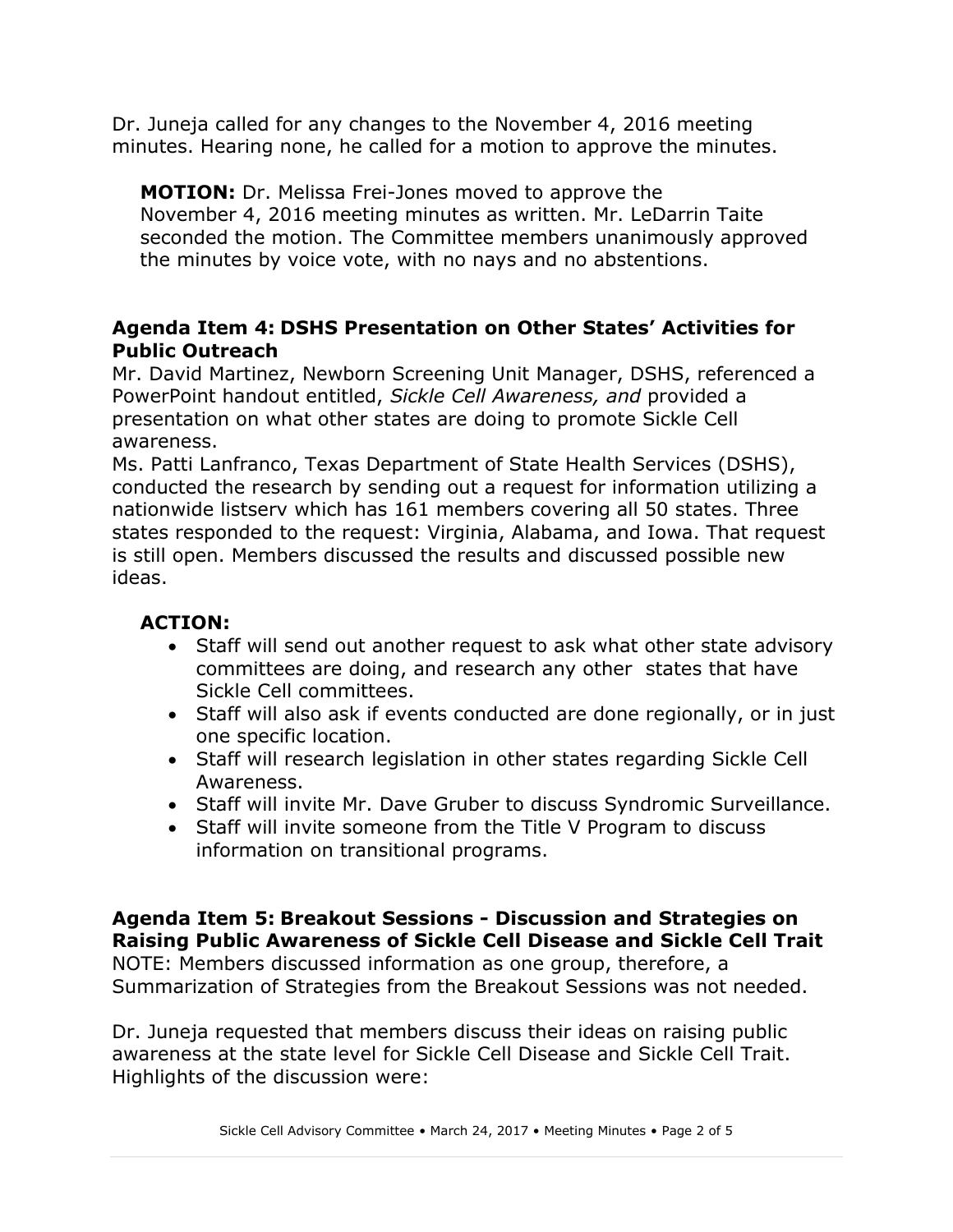There are currently resources available on the DSHS Newborn Screening (NBS) website, but awareness needs to be increased and methods determined to direct traffic to those resources.

# **ACTION:**

- Staff will get analytics on NBS and Sickle Cell websites.
- Dr. Fasipe noted that getting to the Sickle Cell website is not easy and changes need to be made.
	- o The graphics and aesthetics should be updated as well;
	- o Use real people, not caricatures on web and brochures, as well as reflecting diversity; and
	- o Add link on the NBS homepage for Sickle Cell or drop down on the left menu to include a "Sickle Cell Toolkit"
- Pocket toolkits already exist (a copy is provided in the packet and is available online), but the links need to be pulled together so they are easy to find.
- Treating centers need to help get information out.

# **ACTION:**

- **Staff will research what other outreach has been done that** was successful (media blasts, etc.).
- On the Sickle Cell Advisory Committee page, it says Sickle Cell at the top, but bullet points include other diseases which may be confusing. It was suggested to remove these or at least identify disease categories.
- Training for committee members to share information on Sickle Cell.
- Have each agency focus on ways they can promote awareness (e.g. TEA - schools, students, school nurses, etc.)
- Explore Community Health Workers/Promotores as a way to help raise awareness.

# **ACTION:**

- Staff will contact the Community Health Workers staff at DSHS to explore this and possibly invite a staff member to present at the next meeting if appropriate.
- DSHS could create public service announcements on sickle cell awareness.
- Possibly seek to have mayor-to-mayor statewide communications in areas. Could see if this could get started in Houston.
- Could DSHS instruct local health departments, community-based organizations, etc. to become a task force for this?
- The UK and Jamaica are already doing some things successfully (refer to handout, "SCD Outreach Ideas" in packet.)
- Encourage Sickle Cell Sabbath where after the sermon at church, a health care worker would talk about sickle cell. St. Louis combined this with a blood drive.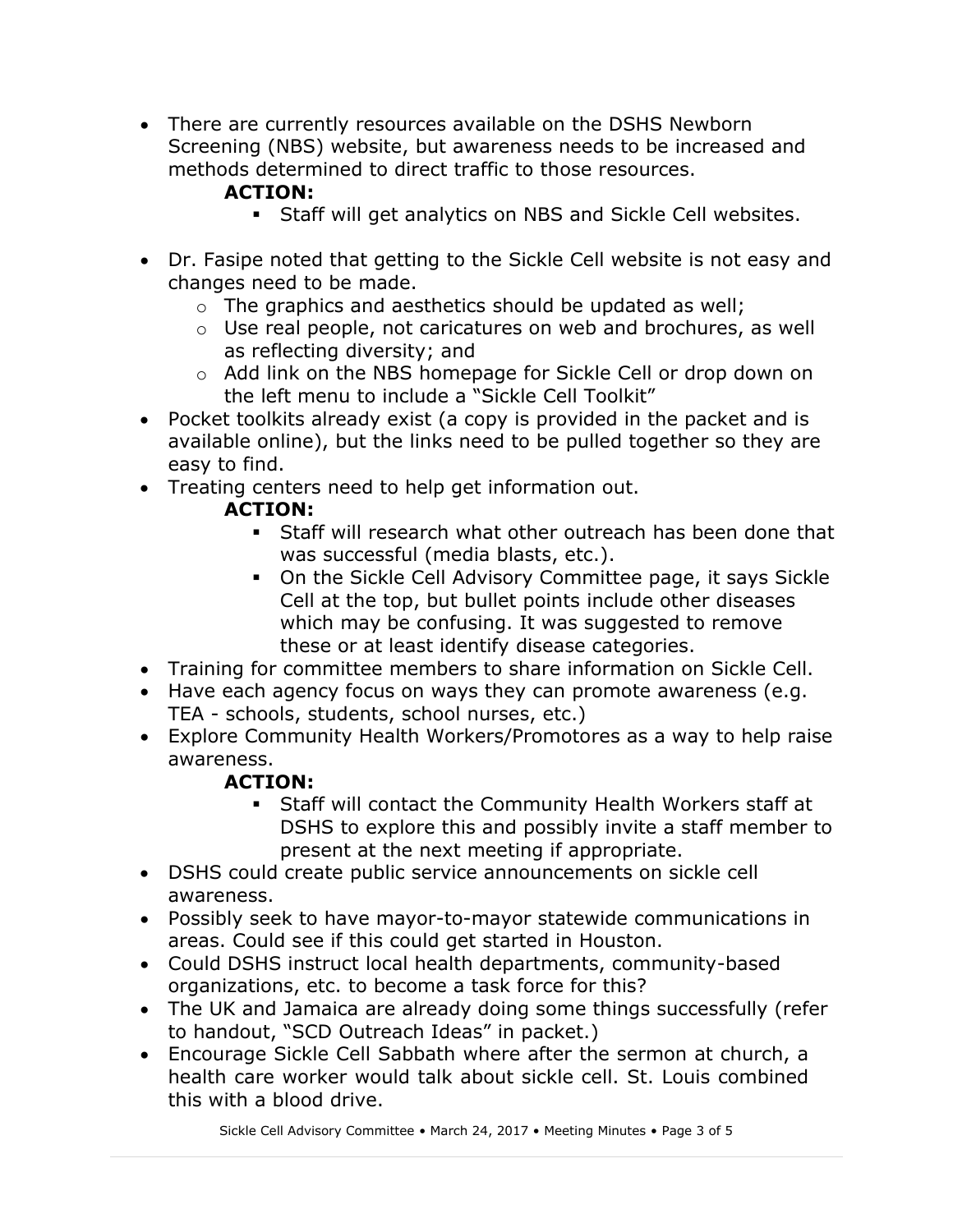- Have family-to-family contact to help break the stigma.
- Some resources to explore:
	- o <https://www.navigatelifetexas.org/en>
	- o <https://www.txp2p.org/>
	- o Network of community-based organizations
- Review current DSHS website resources and receive input from committee members to create a Sickle Cell Toolkit - setup for Caregivers and Families, Healthcare Providers, and Schools. For the general public, address how to treat a crisis.

## **Agenda Item 6: Summarization of Strategies from Breakout Sessions**

Members discussed information as one group, therefore, a Summarization of Strategies from the Breakout Sessions was not needed.

#### **Agenda Item 7: Potential Action: Recommendation on Strategies to Raise Public Awareness**

Members discussed taking action on the following items:

- Work on creating a toolkit with committee members' input
- Update Sickle Cell website
- Twitter feed on Sickle Cell Awareness activities
- Dr. Fasipe will share information from the Houston Sickle Cell Task Force.

### **Agenda Item 8: New Business**

- Dr. Fasipe noted that a sickle cell awareness event would occur June 19<sup>th</sup> since so much happens in September. It was agreed that this was a good day to reach out and connect with the African American community.
- The Houston Sickle Cell Task Force started with a group meeting with the Houston Health Department. They had a great turnout and are working towards identifying health gaps and putting initiatives in place for better treatment.
- Members will send information for the toolkit to Ms. Tennent to compile and send to Mr. Martinez/Ms. Rider. Ms. Rider will send information to members.
- Dr. Frei-Jones will send new content to Ms. Tennent.
- Dr. Fasipe will look at the webpage content and offer input there.

## **Agenda Item 9: Public Comment**

No public comment was made.

## **Agenda Item 10: Future Agenda Items/Confirm Next Meeting Date**

Members discussed topics for the next meeting.